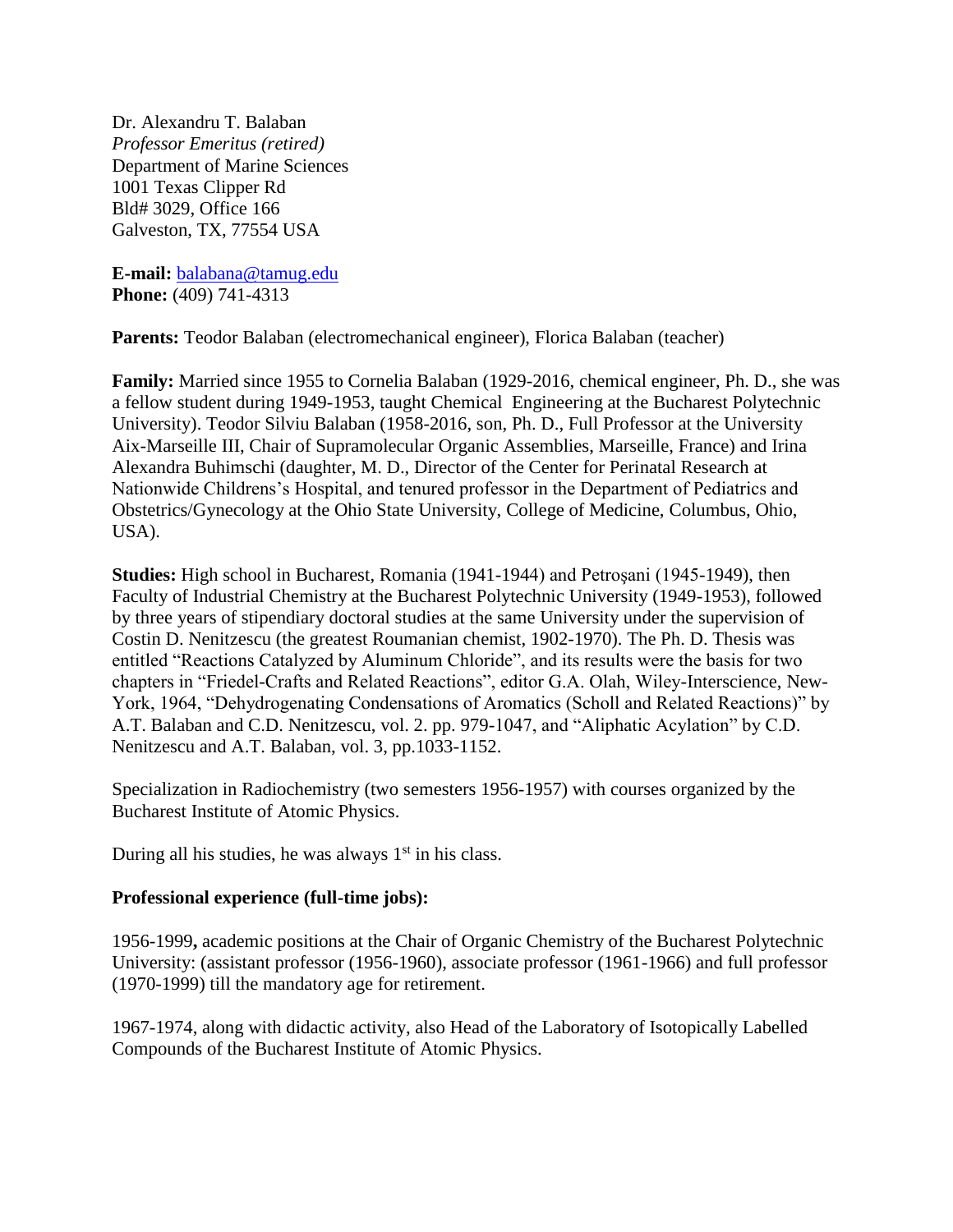1967-1970, Senior Research Officer at the Chemistry Division, International Atomic Energy Agency, Vienna, Austria, in charge with radiopharmaceuticals.

1995-1998, Vicepresident of the Roumanian Academy.

1991-2012, Tenured Professor of Chemistry at the Texas A&M University Galveston, USA TAMUG). It should be emphasized that granting tenure to a 70-year-old European professor is uncommon in USA. Since 2013, after retirement, Professor Emeritus at the same University.

# **Invited positions (not full-time jobs):**

1973, Invited research scientist, Technische Universität Braunschweig, Germany (3 months).

1989-1990, Invited Lectureship, Wilhelm Ostwald Theoretical Organic Chemistry Chair, University Leipzig (6 months).

1991, Invited research scientist, Virginia Commonwealth University, Medical College of Virginia, Department of Medicinal Chemistry, Richmond, Virginia (3 months).

1996, Invited research scientist, Harvard Medical School, Cambridge, MS, US (2 months).

1996, Invited research scientist, École Normale Supérieure, Paris, France (2 months).

### **Membership in scientific Academies:**

1963, elected as corresponding member of the Romanian Academy, Chemistry Section (youngest member among the other 12-14 corresponding members). Only once had a younger person (Nicolae Iorga) been elected in the Roumanian Academy during the previous and later years of the 150-year-old Academy. In 2013 a special issue of *International Journal of Chemical Modeling* was dedicated to the half-century anniversary for this election. Due to political circumstances, the promotion to titular member occurred only after the fall of the communist regime, in 1990.

1983, elected as member of the World Academy of Theoretical Organic Chemists, Paris.

1993, elected as titular member of the Roumanian Academy of Technical Sciences, Bucharest.

1995, elected as titular member of the American-Roumanian Academy of Sciences, Arts and Letters.

2001, elected as honorary member of the Hungarian Academy of Sciences, Budapest.

2005, elected as titular member (and President till 2008) of the International Academy of Mathematical Chemistry, Dubrovnik, Croatia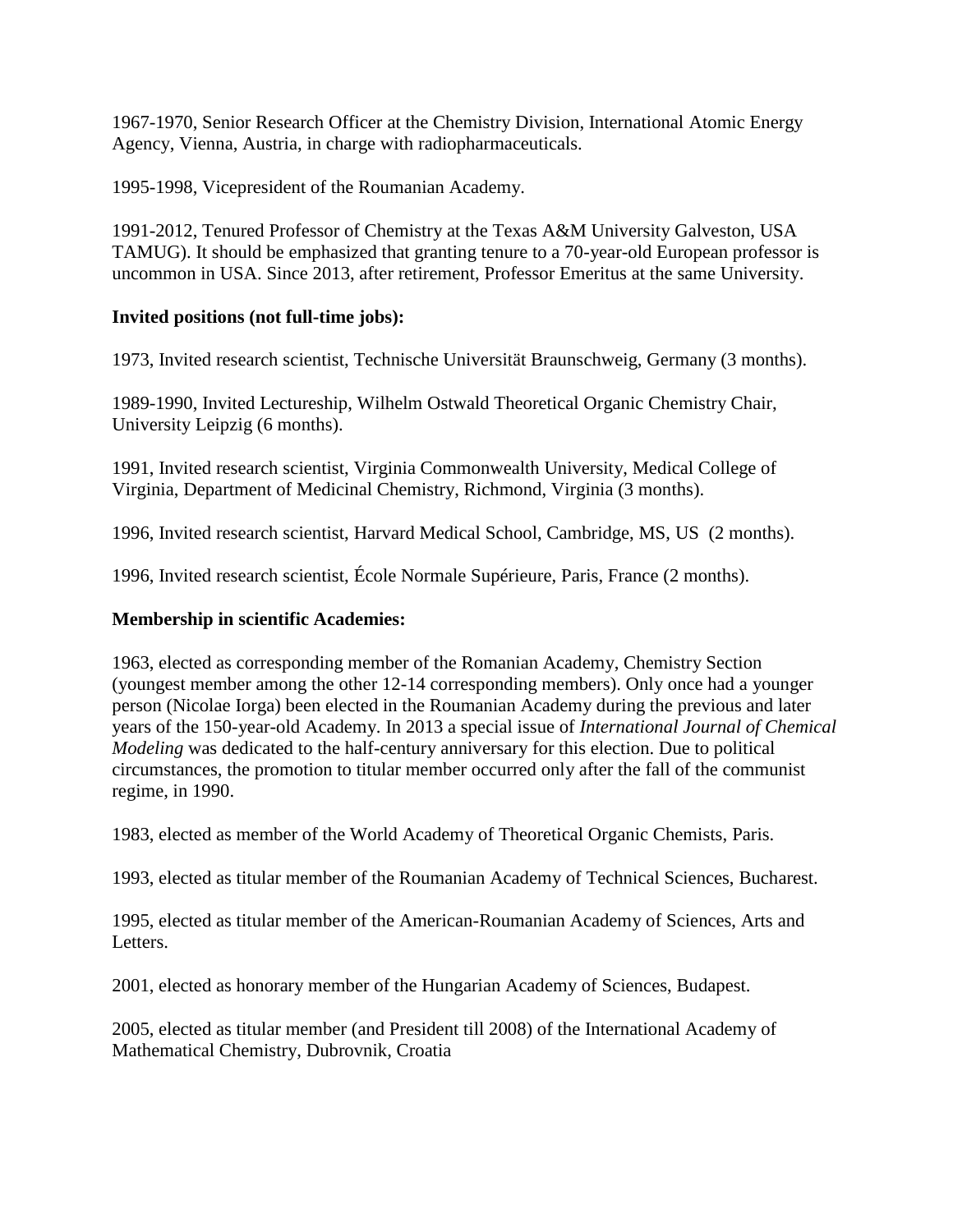### **Honors and Awards:**

1962, Roumanian Academy's Chemistry Prize

1963, Roumanian Order of Labor

1966, Roumanian Order of Scientific Merit

1994, Herman Skolnik Award of the Division of Chemical Information of the American Chemical Society

1997, Doctor Honoris Causa, University of Timişoara Roumania

2000, National Order Star of Romania with grade Faithful Service of the President of Roumania

2007, Roumanian Academy's Medal "Costin D. Nenitzescu" for distinguished chemical research results

2007, Distinguished Achievement Award for Research of the Association of Former Students, Texas A&M University

2016, National Order Star of Romania with grade Cavalier from the President of Roumania

#### **Scientific Publications:**

*Books* (17**)** among which are mentioned edited [1-4] or authred books [5-11].

It must be emphasized that these books reflect areas where Prof. Balaban has appreciable research results, not covered by any other book.

*Chapters in books edited by other authors* (over 80).

*Articles published in peer-reviewed scientific periodicals* (over 800).

*Patents* (25); three of these are U. S. Patents.

The full list of published books, book chapters, articles and patents has been periodically published in April anniversary issues for 60, 70, 75, 80 amd 85 years oin *Revue Roumaine de Chimie* [12]. Two other journals [13,14] published anniversary issues.

Hirsch index: 62

Membership in Editorial Boards: over 15.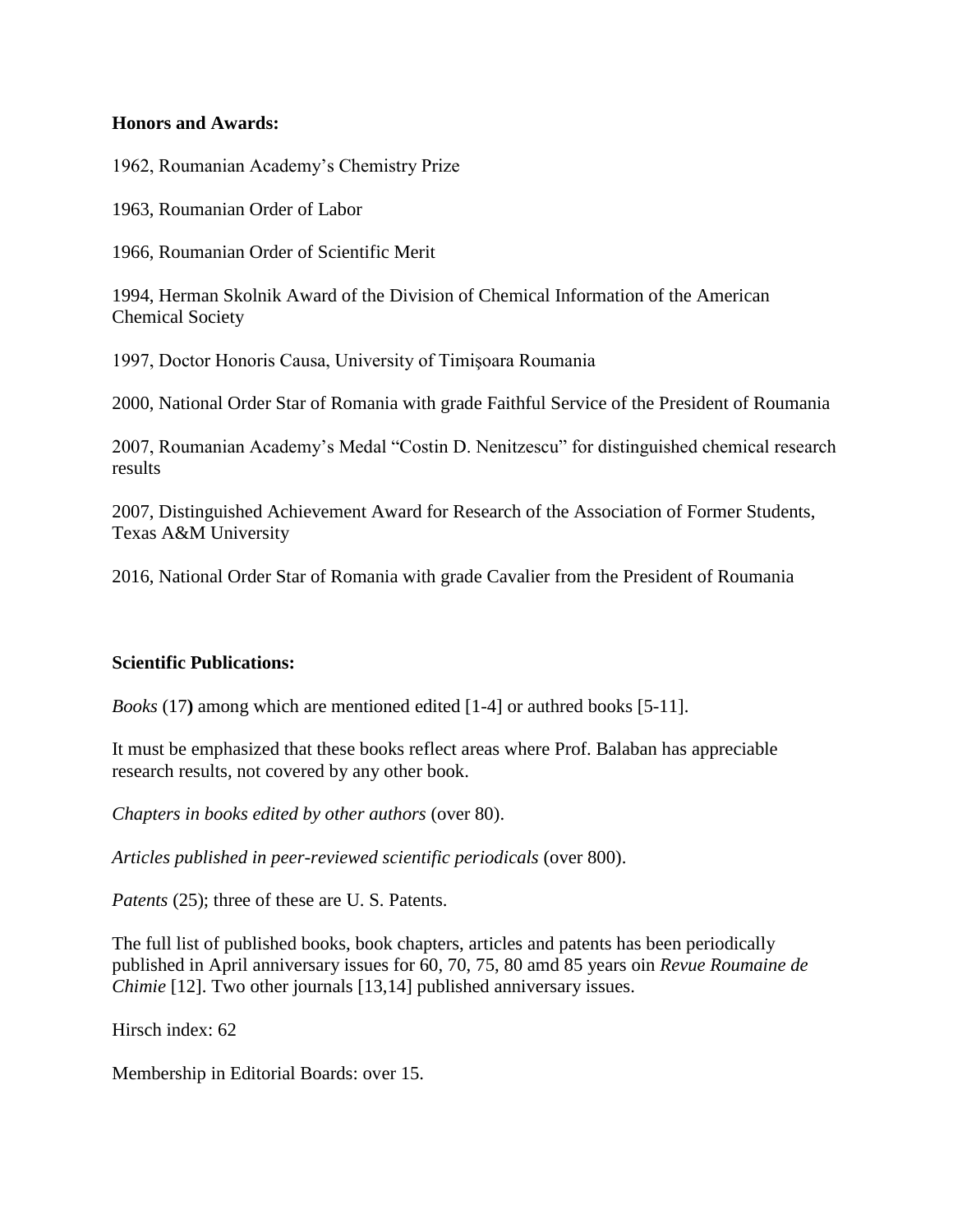### **Scientific contributions**

# **Experimental organic chemistry**

(selected references cited in a review [13])

Among the results of the Ph. D. thesis are (1) proving that the mechanism of the Scholl reaction (dehydrogenating condensation of aromatic rings) catalyzed Lewis/Brønsted acids [14] involves protonation of one ring followed by electrophilic substitution of the other rings and finally by dehydrogenation or hydride splitting; (2) proving that the AlCl3-catalyzed high-pressure reaction between carbon monoxide and alkanes or cycloalkanes involves as first step the formation of alkyl or cycloalkyl cations which afford acyl cations that subsequently rearrange and/or yield ketones and carboxyl derivatives; (3) more importantly, a new synthesis of pyrylium salts by diacylation of alkenes was discovered. It is now known as a "name reaction": Balaban-Nenitzescu-Praill reaction [15-19]. Independently, it was also reported in 1959 under slightly different conditions in England, and the authors agreed to publish their results back-to-back in the *Journal of the Chemical Society* in 1961 [17]. The pyrylium cation is a benzene ring in which one of the CH groups has been replaced by a positively-charged oxygen atom, and represents therefore the highest single perturbation of an aromatic ring. There is a continuous increase of electron deficiency at one position of the fundamental aromatic unit along the sequence benzene – pyridine – pyridinium – pyrylium. Pyrylium salts are easily formed from acyclic precursors and they undergo ring-opening most easily in the above sequence. Consequently they can serve for synthesizing many acyclic, carbocyclic, or heterocyclic conjugated compounds [20,21]. Prof. A. T. Balaban developed and explored new syntheses based on pyrylium salts during the subsequent decades; he is now considered to be the world authority in this field, being invited to review periodically this field for the *Science of Synthesis* monographs [22,23]. He has written several reviews on pyrylium salts and, with coauthors from Roumania, Germany and Russia, the only existing book in this area [8] . Having the richest collection of pyrylium salts he has investigated systematically all the physical properties of this important class of six-membered aromatic heterocycles (electronic and vibrational absorption spectra, mass spectra,  ${}^{1}$ H- and  ${}^{13}$ C-NMR spectra, redox potentials, laser solute activity, charge-transfer spectra with polarizable anions such as iodide, thiocyanate) by collaborating with world-class scientists having the most advanced equipment.

Some products derived from pyrylium salts proved to have practical applications: carbonic anhydrase inhibitors with various biological activities (several publications in collaboration with Claudiu T. Supuran [24], who enriched considerably this field), triaryl-ethylenic anti-tumor reagents, lipophilic pyridinum salts as non-viral gene transfer agents [25], or low-melting point pyrylium and pyridinium salts as ionic liquids.

Another series of papers reported a new synthesis of oxazoles by AlCl<sub>3</sub>-catalyzed substitution of aromatic compounds with azlactones, followed by dehydration [26].

Distancing himself from Nenitzescu's tradition (they had co-authored 23 papers and 3 book chapters), Prof. Balaban explored new fields, such as new syntheses of indolizines (from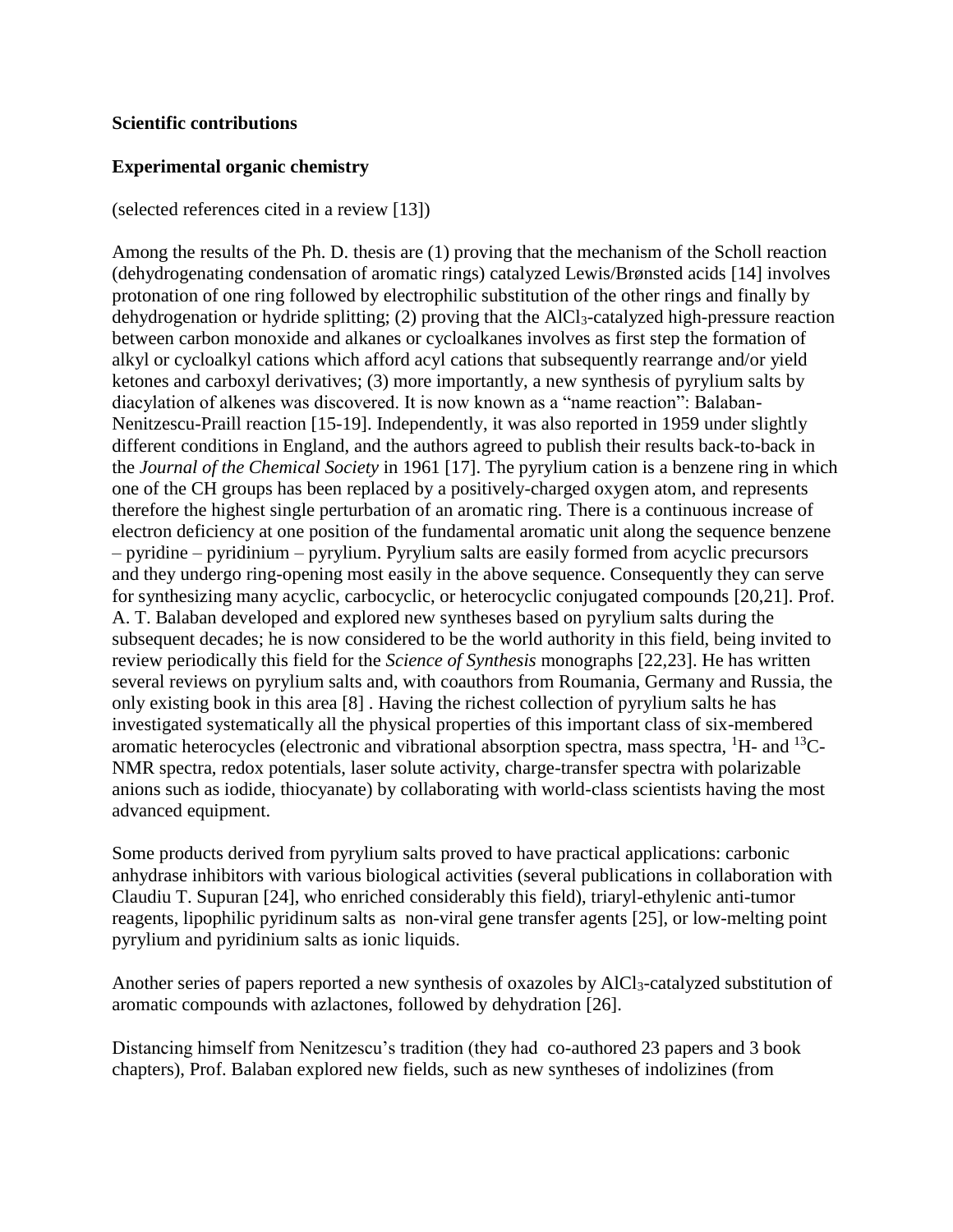pyrylium salts and amino-acetaldehyde ketals) and of naphthalene derivatives (from acetoacetone and benzyl-Grignard reagents).

Isotopic exchange of alkyl hydrogens with deuterium oxide takes place readily for benzylic positions of  $\alpha$  or  $\gamma$  alkyl groups of pyrylium cations. The intermediates of such reactions are neutral alkylidene-pyrans, and quantum-chemical calculations explain why  $\alpha$  positions are deuterated about ten times faster than γ, whereas the order is reversed for corresponding Nsubstituted pyridinium salts. With 2,4,6-trimethylpyridine deuterated regioselectively in  $\alpha$  or  $\gamma$  or both  $\alpha$  and  $\gamma$  it was possible to detect electronic versus steric components of secondary isotope effects, taking into account that  $CD_3$  groups are sterically smaller and more electron-donating than CH<sup>3</sup> groups: protonation depends only on electron density, coordination of bulky metallic complexes depends only on steric effects, and alkylation is affected equally by both types of effects [27].

A simple m ethod for tritiating CH bonds in hydrocarbons and amino acids consists in reacting them with  $T_2O$  and  $AlCl<sub>3</sub>$ .

Isotopic labeling of phenathrene with  $^{13}$ C in various positions allowed detecting the degenerate isomerization [28] (for which Prof. Balaban coined the term *automerization*) under catalysis by AlCl3.

The collaboration with physicists in the Bucharest Institute of Atomic Physics who had built their own electronic spin resonance (ESR) spectrometer led to opening a new research area involving persistent nitrogen free radicals. In order to explain the extraordinary stability of hydrazyls such as 2,2-diphenyl-1-picryl-hydrazyl, Prof. Balaban and his co-workers prepared related hydrazyls with lower steric shielding and accordingly lower stability. Then the first pushpull diarylaminyls were synthesized [29] and shown to have stabilities depending both on electronic and steric effects. Then Alan R. Katritzky in England proposed the term merostabilization, whereas Heinz G. Viehe in Belgium came with the term capto-dative stabilization; theoretical analyses had been presented earlier by John W. Linnett and by Michael J. S. Dewar.]

By ESR spectroscopy it was possible to characterize newly synthesized nitroxides [30] and to correlate spin coupling constants with chemical structures. The first N-nitrosoaryl-nitroxides were prepared and shown to be available from NO and nitrosoarenes in reversible reactions. This is a new method for generating the physiologically-active nitric oxide (NO) for which several USA patents were obtained by Prof. Balaban and coworkers in Texas. One of these patents is applied for cosmetic products in China and Taiwan.

Another experimental research direction involves the synthesis of chelate compounds having boron as the central atom. The first such compounds with five-membered chelate rings were prepared from borinic esters and tropolones, and were shown to have high stability and high dipole moments owing to charge delocalization on the tropylium ring. Similar effects occur in analogous borinic compounds with 1,3-dicarbonylic derivatives that have 6-membered chelate rings. Triphenyl-substituted dioxaborinium (boroxaro-pyrylium) cations could be obtained from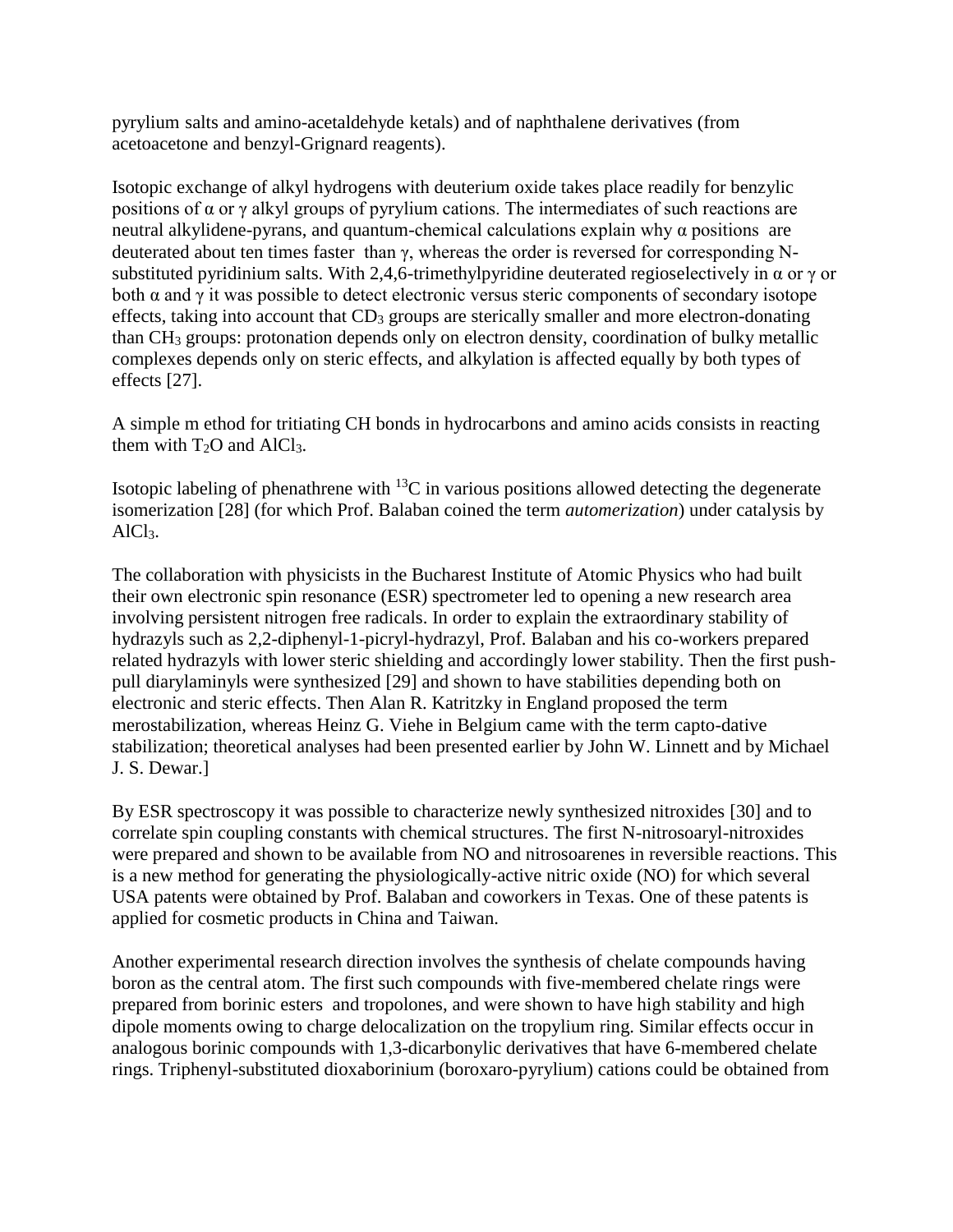such systems. The first compounds with 7-membered chelate rings were prepared similarly from dibenzoyl-cyclopentadiene.

# **Theoretical chemistry**

In parallel with experimental chemistry, Professor Balaban had a permanent interest in theoretical chemistry (reviews –[31-34]) starting from simple quantum-chemical calculations for monocyclic aromatic rings (in coll[aboration with his younger colleague Zeno Simon[35]) and continuing with more elaborate calculations involving eminent scientists (Paul v. R. Schleyer, John A. Pople) for the ethane dication which was shown to have a carbonium-carbenium structrure [36]. Dr. Balaban's prediction for the stability of the dioxygen dication with a triple bond was confirmed experimentally.

With two coworkers Dr. Balaban published the first computations on alternative carbon nets, distinct from the honeycomb-like graphite lattice [37]. By analogy with benzenoids, the Balaban and Schleyer system based on the tridimensional of diamondoid hydrocarbons is now generally accepted [38] and has obtained recent attention since rich reserves of diamondoid hydrocarbons were discovered in petroleum. In several collaborations with Professor Douglas J. Klein from TAMUG, other allotropic forms of carbon were discussed, for instance nanocones, nanotubes, and various fullerenes [339,40]. In addition to analyzing nets combining diamond and graphite lattices, Drs. Balaban, Kenneth M. Merz, and Roald Hoffmann published an overview of nets combining symmetrically sp<sup>2</sup>- and sp<sup>3</sup>-hybridized carbon atoms [41].

Aromaticity occupies a prominent place in Dr. Balaban's interest. Early on, he attempted to enumerate all possible monocyclic aromatic systems starting from the simple reasoning that there are three and only three possibilities for atoms to be part of aromatic rings satisfying Erich Hückel's Rule, namely with 2, 1, or 0 non-hybridized electrons (denoted by X, Y, and Z, respectively) [35]. The corresponding Diophantine equations help in this enumeration, but the topological requirements led to the need for learning graph theory. Not finding in Roumania mathematicians interested in collaborating with him, Professor Balaban contacted Frank Harary, the world specialist in this science. Due to travel restrictions caused by the political situation in Roumania and by the fact that Dr. Balaban's sister and his wife's brother with their families had left the country illegally, Frank Harary had to come to Bucharest and to initiate a collaboration that resulted in 10 joint publications. Many of them solved chemical problems by applying Potya's Theorem. In molecular (constitutional) graphs, vertices symbolize atoms (often hydrogen atoms are not specified), and edges symbolize covalent bonds so that organic chemical formulas may be read as graphs. An essential application for polycyclic aromatic hydrocarbons (benzenoids for short) was using their inner duals (dualists) for classifying them into catafusenes, perifusenes, and coronafusenes according to the nature of their dualists (acyclic, trianglecontaining, or larger-ring containing dualists). For catafusenes, a simple code was devised as a unique characterization [41]. With graph-theoretical techniques it was possible to have a global view of all possibilities, and then to select those that had chemical meaning and compatibility (what can be called applying the Sherlock Holmes Principle, *vide infra*). Prof. Balaban published a eries of papers with the general title "Chemical Graphs" [42].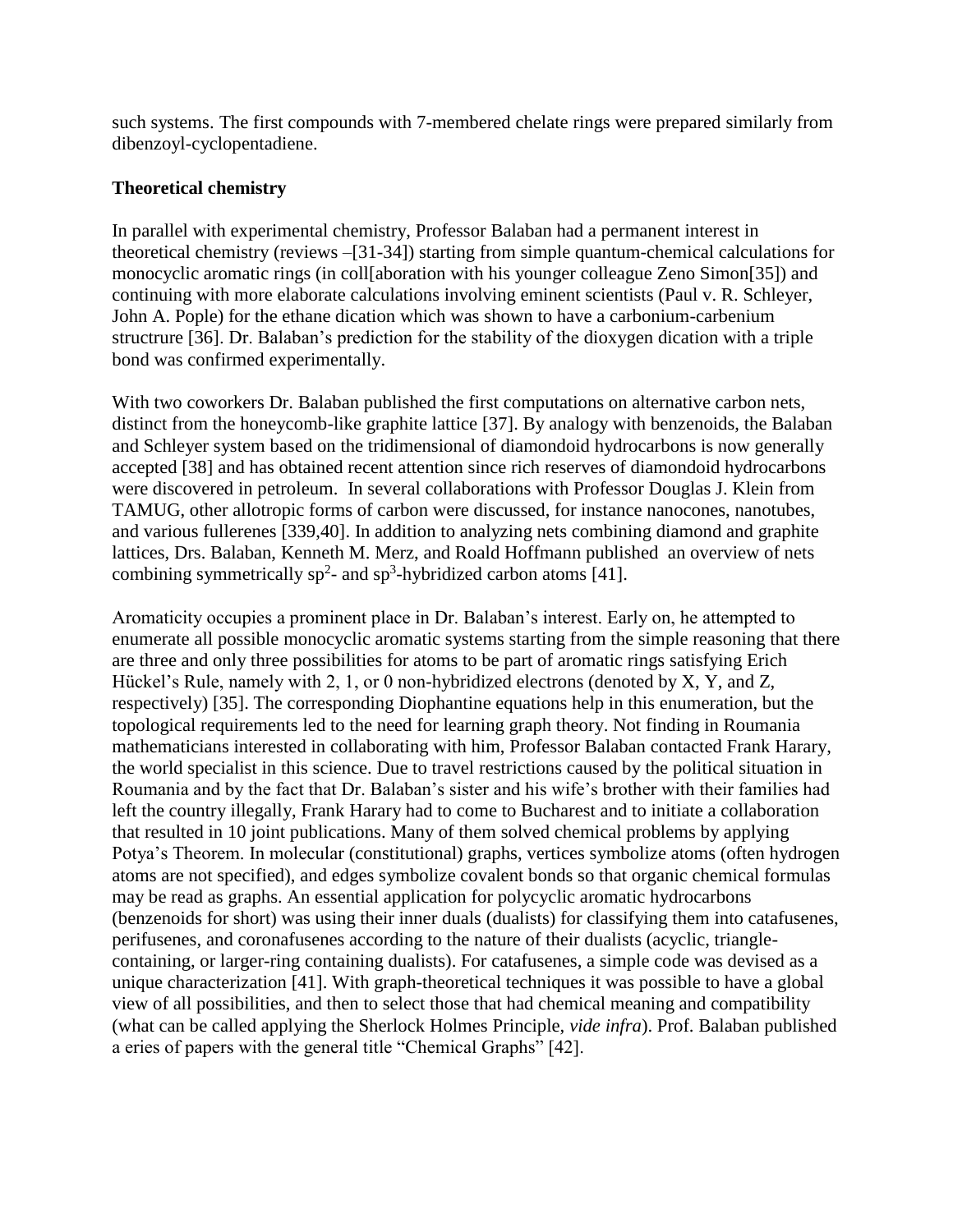The first book about this interdisciplinary field was edited by Dr. Balaban and appeared in 1976: *Chemical Applications of Graph Theory* [1] and its Chinese translation in 1983. The Foreword to the English Edition was written by Vladimir Prelog. It stressed the possibility of enumerating all isomers for various classes of structures, and emphasized the importance of the adjacency matrix for non-hydrogen atoms, which appears as the Hückel matrix in quantum chemistry.

One area in which cubic (or trivalent) graphs play a dominant role is the enumeration of [*n*]annulene valence isomers (CH)*<sup>n</sup>* where *n* is an even number. With two coauthors, Dr. Balaban published in 1986 on this topic a 3-volume monograph (*Annulenes, Benzo-, Hetero-, Homo-Derivatives and Their Valence Isomers*, [9]. Some of these valence isomers undergo thermal or pohotochemical automerizations. More recently, Dr. Balaban edited in 1997 a book titled *From Chemical Topology to Three-Dimensional Geometry*, , in which various two- and threedimensional nets were discussed [2].

In the 1940s the first quantitative structure-property relationships (QSPR) were published by Harold Wiener for alkane boiling points at normal pressure, using what would become known as the Wiener topological index. The name "topological index" (TI) would be invented later by Haruo Hosoya for numbers (either integers or real numbers) that are associated with chemical structures in order to assist in predicting quantitatively physical-chemical properties or biological activities (QSAR), important for drug design. Milan Randić, Lemont B. Kier, and Lowell H. Hall developed many successful TIs, using the adjacency matrix of the hydrogen-depleted molecular graph [43]. One of the deficiencies of the TIs that are integers is their high degeneracy (low discriminating ability among isomers), whereas real-number TIs are less degenerate. Another deficiency is the automatic increase of the TI with graph size. On using an approach similar to that imagined by Randić for his connectivity index, but replacing the adjacency matrix by the distance matrix, and compensating graph-size-increase, a new TI was proposed under the name "average distance-based connectivity index *J*", which now is known however as "Balaban index *J*" 44]. Not only is it much less degenerate than all previous TIs, but it allows a simple encoding for the presence of multiple bonds or heteroatoms. Moreover, it is mathematically attractive because for an infinitely long polyethylene chain its value is the number  $\pi = 3.14159$  [45]... Many other graph-theoretical chemists have enriched the contributions to molecular descriptors, a few of them in collaboration with Dr. Balaban, including his son, Teodor-Silviu Balaban: Nenad Trinajstić, Ivan Gutman, Subhash C. Basak, Lemont B. Kier, Petru Filip. Other new TIs were studied: several TIs based on informational descriptors, and triplet-based indices that result from converting matrices into systems of linear equations. With one coeditor, Dr. Balaban published a book in 1999 on *topological indices and related molecular descriptors.*

The Lewis acid-catalyzed syntheses of diamondoid hydrocarbons discovered by Schleyer proceed via multiple 1,2-rearrangements. The graph-theoretical analysis of the simplest such reaction involves an ethyl cation with five substituents which undergoes an automerization. This process is characterized by a 20-vertex or a 10-vertex graph depending whether one carbon atom of ethane is or is not labeled. These graphs, published in 1966 [46] constitute the first *reaction graphs*, in which vertices symbolize reaction intermediates and edges symbolize elementary reaction steeps [47]. Interestingly, a few years later the same graphs emerged again, this time representing the pseudorotation of penta-covalent phosphorus compounds.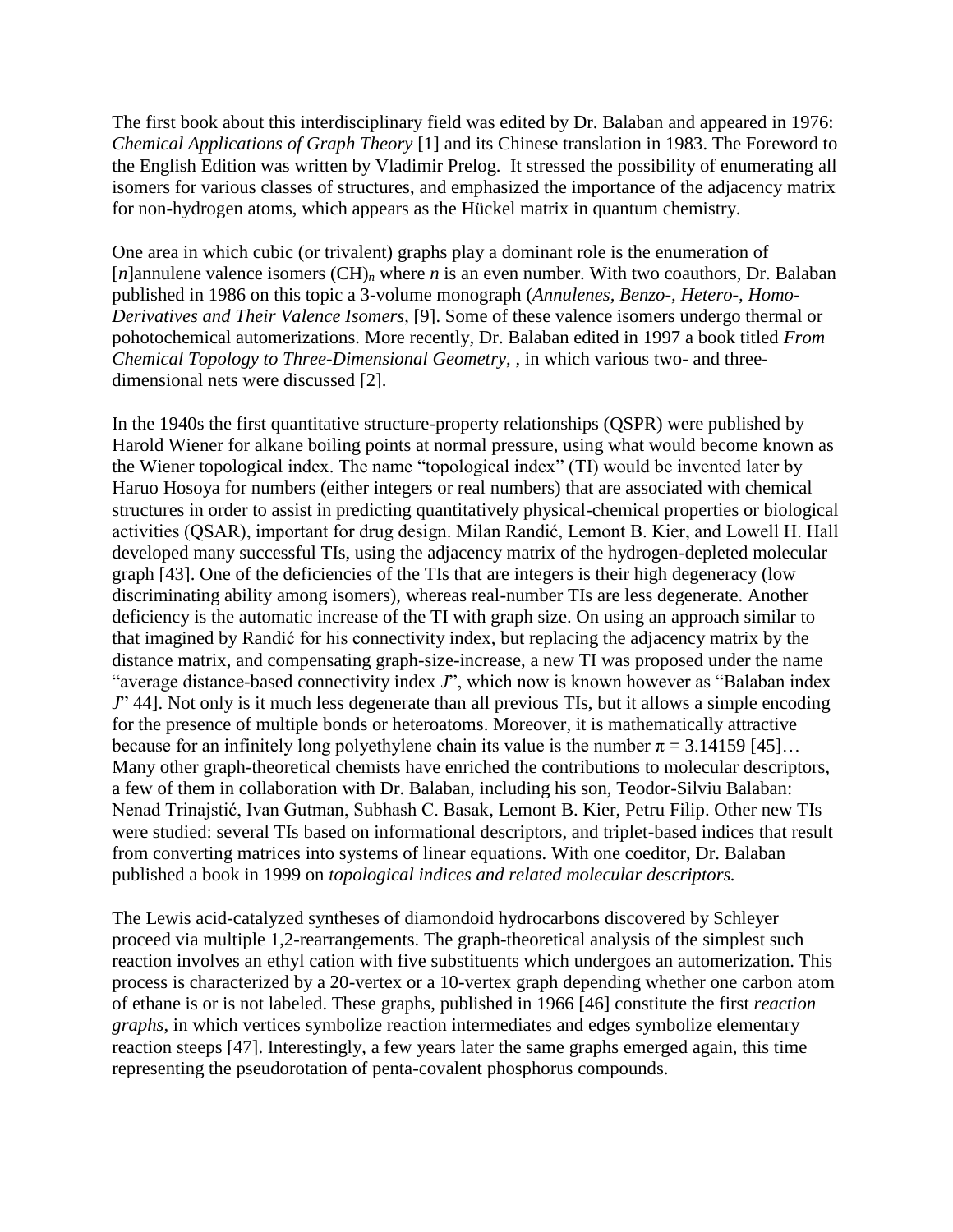# **Graph Theory, Philosophy of Chemistry**

Starting from the fact that the 10-vertex graph is known as the 5-cage or the Petersen graph, Dr. Balaban observed relations among the known cages. A few definitions are needed at this stage: when all graph vertices have the same degree (i.e. the same number of edges meet at each point) they are called regular graphs. Cubic or trivalent graphs are regular graphs with degree 3. The girth of a graph is the length of the shortest cycle. The smallest cubic graphs with girth g are called g-cages. In 1970 the known cages had  $g = 4, 5, 6, 7, 8$ , and 12. Having discovered how a cage with smaller girth *g* was hidden in a cage with girth  $g + 1$ , Dr. Balaban p[ublished a paper on what was later proved to be the first 10-cage, known as Balaban's 10-cage [48]. Two more 10-cages were found a few years later. In 1973 he found [49] the unique 11-cage, known as Balaban's 11-cage, as was proved by mathematicians using a lengthy computer search. For *g* values higher than 12 there are now only conjectures.

Proposals made by Dr. Balaban about new possibilities for evaluating the performance of researchers, improving the way citations are used for this purpose (e. g. via the Hirsch index) included the use of author indexes of widely-circulated treatises, or modifying the way one considers the impact factors of journals [50]..

Honoring invitations to contribute to special issues of journals dedicated to the philosophy of chemistry, Dr. Balaban published in *Hyle* an essay [51] on how the "Sherlock Holmes principle" (if one eliminates the impossible, then whatever remains, no matter how improbable, must contain the truth) [50] can be implemented by chemical graph theory which allows for instance to find all chemical isomers for a given formula. He commented on Mathematical Chemistry in several journals (*MATCH Communications in Mathematical and Computational Chemistry, Foundations of Chemistry, Fundamenta Informaticae*) [52]. In Pasadena in 2014 he had a keynote lecture titled "What is Mathematical Chemistry?" and published in the *Proceedings of the 38th Annual Congress of the American-Roumanian Academy of Arts and Sciences.*

A Canadian author (Prof. John Andraos) published on the Internet in 2002 "Ph-D-genealogical trees" specifying supervisor names, university locations and years of the doctorate degree. One of the Liebig genealogical trees follows.

**Justus von Liebig** 1803-1873 (Erlangen, 1822) **→**

**Heinrich Will** 1812-1890 (Giessen, 1839) **→**

**August Kekule** 1829-1891 (Giessen, 1852) **→**

**Theodor Zincke** 1843-1928 (Goettingen, 1869) **→**

**Hans Fischer** 1881-1945 (Marburg 1904; Chemistry Nobel Prize 1930) **→**

**Costin D. Nenitzescu** 1902-1970 (TH Munich , 1925; Nenitzescu synthesis of indoles 19229; Nenitzescu reductive acylation) **→**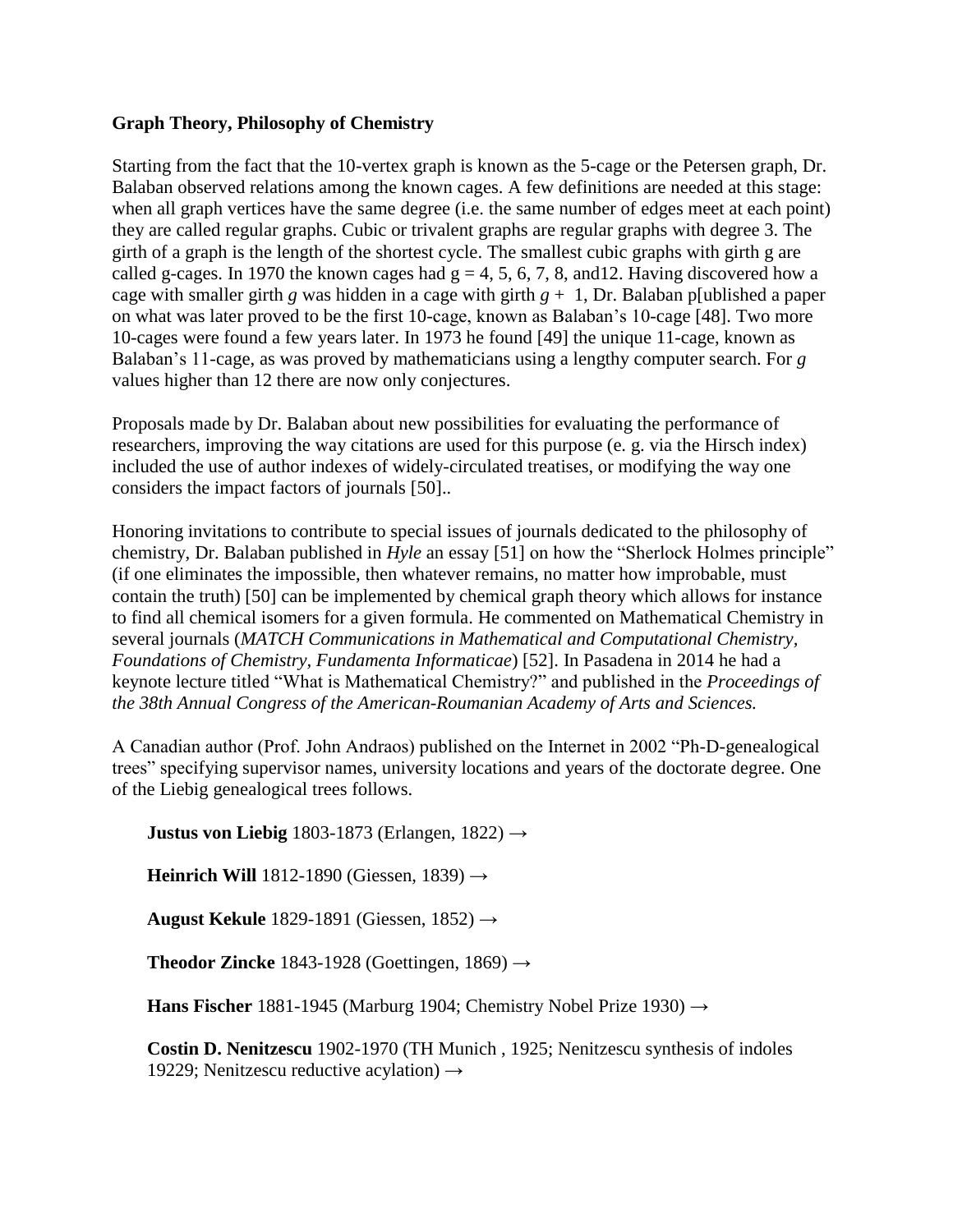**Alexandru T. Balaban** 1931- (TH Bukarest1959; Balaban- Nenitzescu-Praill synthesis of pyrylium salts).

# **Bibliography**

# **Edited or co-edited books:**

- 1. A.T. Balaban (editor): "Chemical Applications of Graph Theory" Academic Press, London, 1976,. Chineese translation, 1983.
- 2. A.T. Balaban (editor), "From Chemical Topology to Three-Dimensional Geometry", Plenum Publishing Corporation, New York,1997
- 3. A.T. Balaban, E. N. Carabateas, and F. A. Tanasescu (editors),, "Science and Technology Management", NATO Science Series (Series 4: Science and Technology Policy, Vol. 22), Proc. of NATO Advanced Research Workshop (Sinaia, Romania, May 20-24, 1997) IOS Press, Series 4, vol. 22, Amsterdam, 1998
- 4. J. Devillers and A.T. Balaban (editors), "Topological Indices and Related Descriptors in QSAR and QSPR" Gordon and Breach, The Netherlands, 1999. 811 pages.

# **Aithored or c-authored books:**

- 5. A.T. Balaban, A. Chiriac, I. Motoc and Z. Simon, "Steric Fit in Quantitative Structure Activity Relations", Lecture Notes in Chemistry No. 15, Springer Verlag, Berlin, 1980, 178 pages.
- 6 V. Dragutan, A.T. Balaban and M. Dimonie, "Olefin Metathesis and Ring-Opening Polymerization of Cyclo-Olefins", Editura Academiei Romane, Bucharest, 1981, 254 pages (in Roumanian); Expanded English version: Wiley, Chichester, 1985, 545 pages.
- 7. A.T. Balaban, I. Galateanu, G. Georgescu and L. Simionescu, "Labelled Compounds and Radio-pharmaceuticals Applied in Nuclear Medicine", Editura Academiei Romane, Bucharest, 1979, 495 pages (in Roumanian); Expanded English version: Wiley, Chichester, 1988, 742 pages.
- 8. A.T. Balaban, A. Dinculescu, G.N. Dorofeenko, G.W. Fischer, A.V. Koblik, V.V. Mezheritskii and W. Schroth, "Pyrylium Salts. Syntheses, Reactions and Physical Properties", Advances in Heterocyclic Chemistry, Suppl. Vol. 2 (A. R. Katritzky, Ed.), Academic Press, New York, 1982.
- 9. A.T. Balaban, M. Banciu and V. Ciorba, " Annulenes, Benzo-, Hetero-, Homo-Derivatives and Their Valence Isomers", CRC Press, Boca Raton, Florida, 1986, 3 volumes.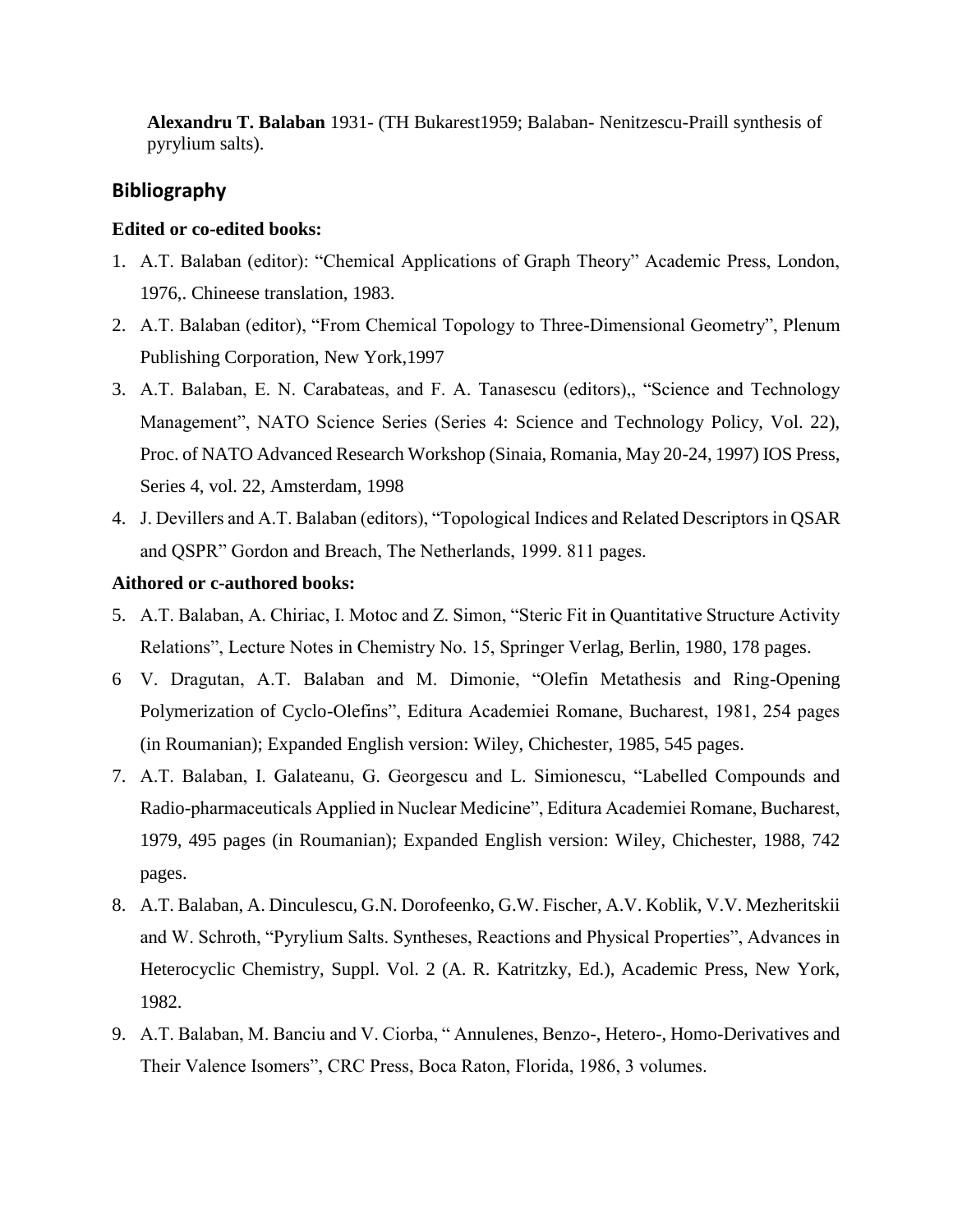- 10. N. Voiculetz, A.T. Balaban, I. Niculescu-Duvaz and Z. Simon, Modeling of Cancer Genesis and Prevention", CRC Press, Boca Raton, Florida, 1990.
- 11. M. Banciu and A.T. Balaban, "C.D. Nenitzescu: His Life and His Work" (in Roumanian), Editura Academiei Romane, Bucharest, 1995.

#### **Anniversary issues of sciemntific periodicals**

- 12. *Revue Roumaine de Chimie* 1991, **26**, 289-301; 2001, **46,** 265-275; 2006, **51,** 240-244; 2011, **56**, 279-288; 2016, **61**, 243-246 (list of sciemtific publications in the preceding 10 or 5 years).
- 13. *Archives for Organic Chemistry (ARKIVOC)* 2006 (x) 1-352.
- 14. *MATCH, Communications in Mathematical and Computer Chemistry,* 2011. **66**, 1-32: Autobiographical notes: 80 years of age, 68 years of chemistry; Romanian translation, *Buletinul Soc. Chim. Romania* 2011, 18 (2) 21-46.

#### **Book chapters and articles in scientific periodicals**

- 13. A. T. Balaban, *Rev. Roum. Chim.* 2012, **57**, 535-557: Brief review of contributions to organic chemistry.
- 14. A. T. Balaban and C.D. Nenitzescu: "Dehydrogenating Condensations of Aromatics (Scholl and Related Reactions)", in "*Friedel-Crafts and Related Reactions",* editor G.A. Olah, Wiley-Interscience, New-York, 1964, vol. 2. pp. 979-1047.
- 15. C. D. Nenitzescu and A.T. Balaban: "Aliphatic Acylation", in "*Friedel-Crafts and Related Reactions*", editor G.A. Olah, Wiley-Interscience, New-York, 1964,, vol. 3, pp.1033-1152.
- 16. A.T. Balaban and C.D. Nenitzescu, *Liebigs Ann. Chem*., 1959, **625**, 74-88: Reactions catalyzed by aluminium chloride. XXVII. A synthesis of pyrylium salts from acid chlorides and olefins (in German).
- 17. A.T. Balaban and C.D. Nenitzescu, *J. Chem. Soc.*, **1961**, 3553-3560: Pyrylium salts obtained by diacylation of olefins. II. The two pyrylium salts formed in the diacylation of 2-methyl-2 butene; P. F. G. Praill and A. L. Whitear, *J. Chem. Soc.* **1961**, 3573: Pyrylium salts and related compounds. Part I. The reaction between olefins and acylium perchlorates.
- 18. A. Hassner and C. Stumer, *Organic Syntheses Based on Name Reactions*, 2nd Ed., Elsevier, Amsterdam, 2002, p. 17.
- 19. A. T. Balaban, Balaban-Nenitzescu-Praill Reaction, In: *Name Reactions in Heterocyclic Chemistry II* (J. J. Li, ed.) with a foreword by E. J. Corey. Wiley, Hoboken, NJ, 2011, pp. 402-419.9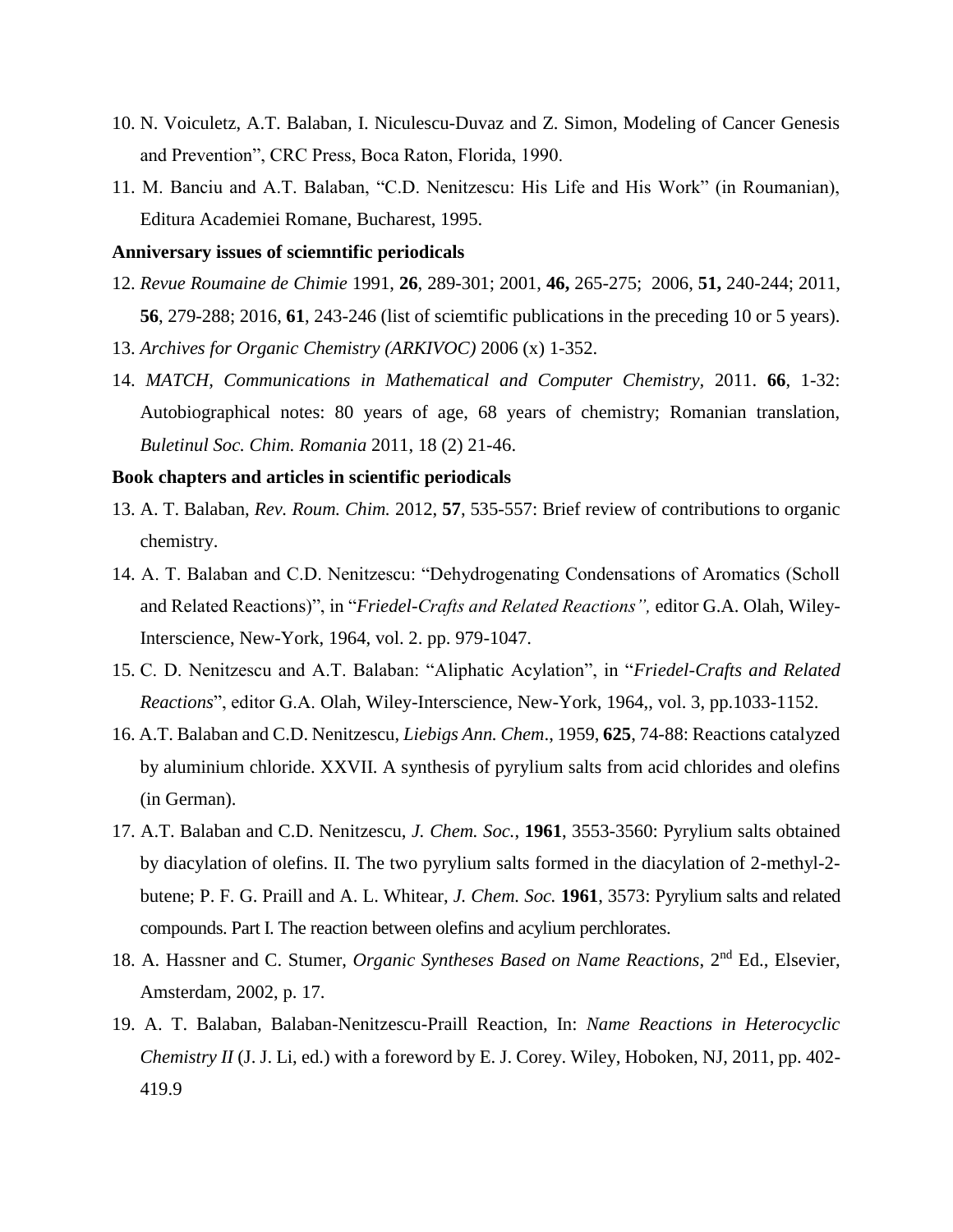- 20. A.T. Balaban, "Pyrylium salts as useful synthons", in "*Organic Synthesis : Modern Trends*" (ed. O. Chizov), Blackwell, Oxford, 1987, pp. 263-274.
- 21. A.T. Balaban, W. Schroth and G. Fischer, "Pyrylium Salts. I. Synthesis", in *Advances in Heterocyclic Chemistry*, (eds. A. R. Katritzky and A. J. Boulton), Academic Press, New York, 1969, vol. 10, pp. 241-326.
- 22. W. Schroth and A.T. Balaban, "Pyrylium-Salts" in *Methoden der Organischen Chemie (Houben-Weyl*)", vol. E7b, Hetarene II (Teil 2), (R.P. Kreher, Ed.), G. Thieme Verlag, Stuttgart, 1992: Introduction (pp. 755-766); Synthesis (pp. 767-963) (in German).
- 23. T.S. Balaban and A.T. Balaban, "Pyrylium Salts". In "*Science of Synthesis; Houben-Weyl Methods of Molecular Transformations*", Georg Thieme Verlag, Stuttgart, 2003, vol. 14, pp. 11-200; A. T. Balaban and T. S. Balaban, in : *Science of Synthesis, Knowledge Updates 2013/3:* Pyrylium Salts (Update 2013)m Thieme Verlag, 2013, Stutttgart, pp. 145-216.
- 24. Ö. Güzel, A. Maresca, A. Scozzafava, A. Salman, A. T. Balaban, and C. T. Supuran, J. Med. Chem. 2009, **52**, 4063-4067: Discovery of nanomolar and subnanomolar inhibitors of the mycobacterial β carbonic anhydrases Rv1284 and Rv3273.
- 25. M. A. Ilies, W. A. Seitz, M. T. Caproiu, M. Wentz, R. E. Garfield, and A. T. Balaban, *Eur. J. Org. Chem.* **2003**, 2645-2655: Pyridinium-based cationic lipids as gene transfer agents.
- 26. A.T. Balaban, L. Birladeanu, I. Bally, P.T. Frangopol, M. Mocanu, and Z. Simon, *Tetrahedron,* 1963, **19**, 2199-2207: Preparation and spectra of *para*-substituted 2,5-diphenyloxazoles (Aminoketone synthesis. VI).
- 27. A. T. Balaban, "Steric versus electronic effects of deuterium", in "*Synthesis and Applications Isotopically Labelled Compounds*" (eds. W.P. Duncan and A.B. Susan), Pr. F. Liebman andA. Greer)., Chapter X, Wiley, 2018, pp. 1–9.
- 30. A9.T. Balaban, E.U. Würthwein and P. von R. Schleyer, *Tetrahedron,* 1987, **43**, 405-408: Model MNDO calculations for rotamers of α-acylnitroxides and of N-nitrosonitroxides.
- 31. .T. Balaban, I. Bally, R.J. Bishop, C.N. Rentea and L.E. Sutton, *J. Chem. Soc*. **1964**, 2382- 2387: Novel spiroborates and a dipole moment study of 1,3,2-dioxabora-azulene-2-spiro-2'- (1',3',2'-benzodioxaborole).(Heterocyclic organoboron compounds. II.).
- 32. A. T. Balaban, Confessions and reflections of a graph-theoretical chemist; *MATCH, Commun. Math. Comput. Chem.* 1993, **29,** 3-17.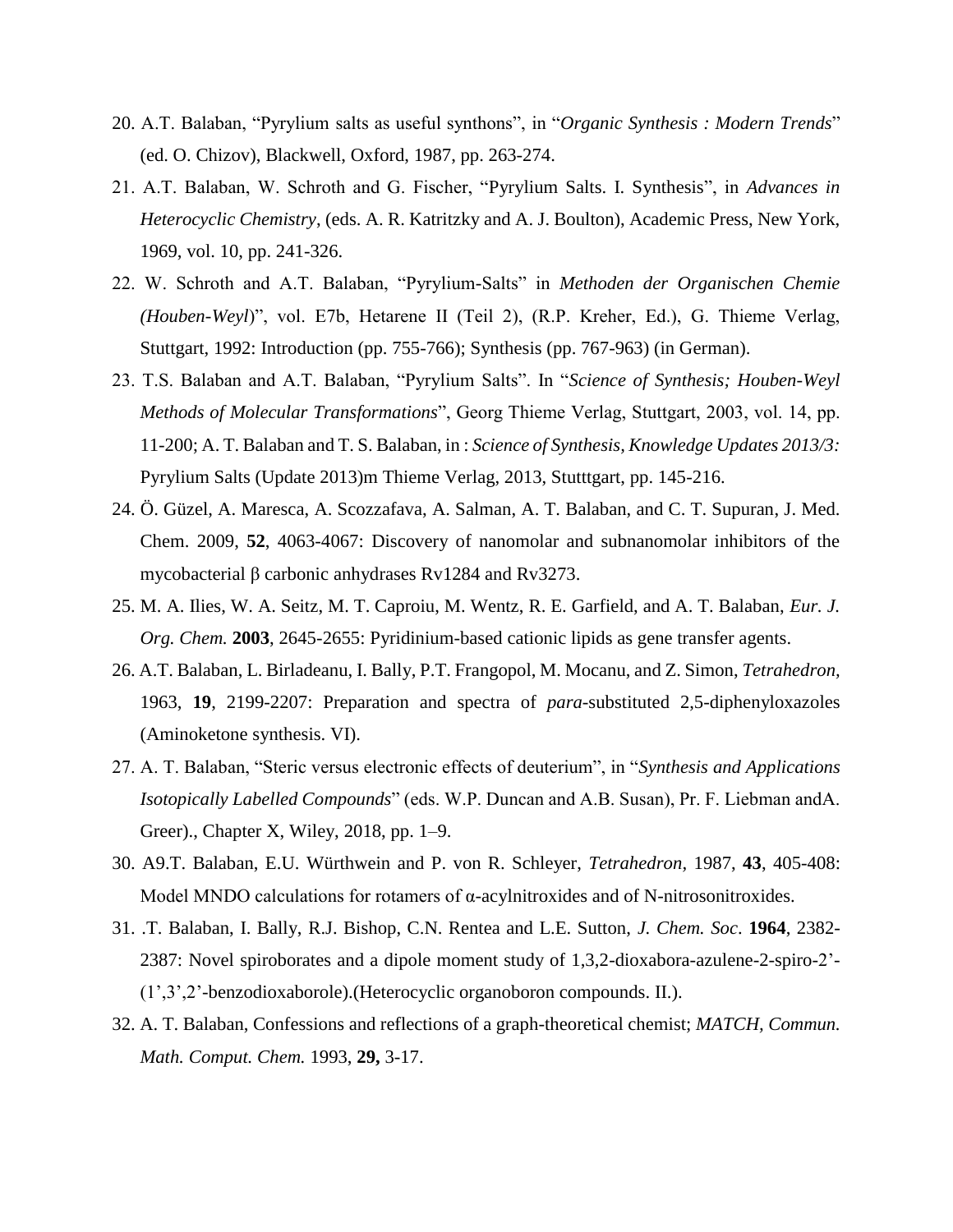- 33. A. T. Balaban, *Internet Electronic J. Mol. Design* 2012, **11**, 1-22.C A personal view of chemistry (with emphasis to mathematical chemistry) as science and art.
- 34. A. T. Balaban, *J. Chem. Inf. Comput. Sci.* 1995, **35**, 339-350: Chemical graphs: looking back and a glimpse ahead,
- 35. A.T. Balaban and Z. Simon, *Tetrahedron,* 1962, **18**, 315-321: Aromaticity constants.
- 36. P. von R. Schleyer, A.J. Kos, J.A. Pople and A.T. Balaban, *J. Amer. Chem. Soc.*, 1982, **104**, 3771-3773: Carbenium-carbonium structure  $H_2C^+$ -C $H_4^+$ , for the ethane dication.
- 37. A.T. Balaban, C.C. Rentea and E. Ciupitu, *Rev. Roum. Chim.*, 1968, **13**, 231-247: Chemical graphs. VI. Estimation of the relative stability of several planar and tridimensional lattices for elementary carbon (Erratum, *ibid.*, p. 1233).
- 38. A.T. Balaban and P. von R. Schleyer, *Tetrahedron,* 1978, **34**, 3599-3609: Systematic classification and nomenclature of diamond hydrocarbons. 1. Graph-teoretical enumeration of polymantanes.
- 39. A.T. Balaban, D.J. Klein and C.A. Folden, *Chem. Phys. Lett.* 1994, **217**, 266-270: Diamondgraphite hybrids.
- 40. A. T. Balaban and D. J. Klein, *J. Phys. Chem. C*, 2009, **113**, 19123-19133: Claromatic carbon nano-structures.
- 41. K.M. Merz Jr., R. Hoffmann and A.T. Balaban, *J. Amer. Chem. Soc.,* 1987, **109**, 6742-6751: 3,4-Connected carbon nets : through-space and through-bond interactions in the solid state.
- 41. A.T. Balaban and F. Harary, *Tetrahedron,* 1968, **24**, 2505-2516: Chemical graphs. V. Enumeration and proposed nomenclature of benzenoid *cata*-condensed polycyclic aromatic
- 42. C. Deleanu and A.T. Balaban, *Rev. Roum. Chim.*, 1990, **35**, 349-391: Chemical graphs. Part. 53. Benzo- and polybenzo-derivatives of valence isomers of [12]annulene.
- 43. A.T. Balaban, L.B. Kier and N. Joshi, *J. Chem. Inf. Comput. Sci.*, 1992, **32**, 237-244: Correlation between chemical structure and normal boiling points of acyclic ethers, peroxides, acetals,and their sulfur analogues.
- 44. 42. A.T. Balaban, *Chem. Phys. Lett.*, 1982, **80**, 399-404: Highly discriminating distance-based topological index.
- 45. A.T. Balaban, N. Ionescu-Pallas and T.S. Balaban, *MATCH*, Commun. *Math.Compit. Chem.*  1985, **17**, 121-146: Asymptotic values of topological indices *J* and *J'* (average distance sum connectivities) for infinite acyclic and cyclic graphs.